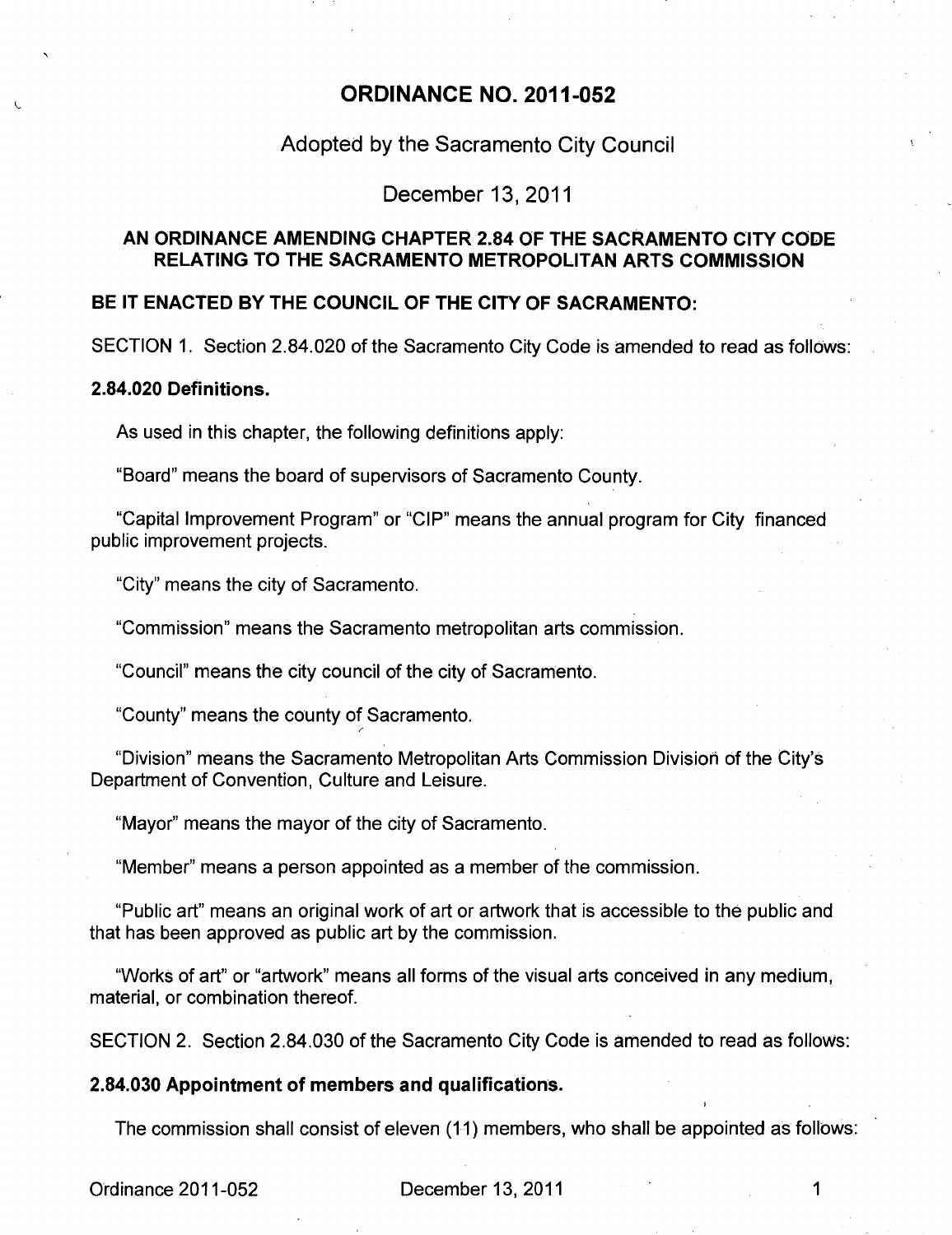A. Five members shall be appointed by the mayor with approval of the council.

B. Five members shall be appointed by the board.

C. One member shall be jointly appointed by the council and board upon recommendation by the commission.

D. Each member shall be qualified by reason of the following knowledge, training, and professional experience:

- 1. Demonstrated knowledge about the arts;
- 2. History of involvement with the local arts community;
- 3. Experience as an arts educator, arts supporter, arts advocate, arts administrator, art curator, art historian, art critic, or practicing artist; and
- 4. Basic understanding of the commission's activities.

E. The members should reflect the diversity of the city and county to the maximum extent practicable.

SECTION 3. Section 2.84.040 of the Sacramento City Code is amended to read as follows:

#### **2.84.040 Term of office—Eligibility for reappointment.**

A. Each member shall serve for a term of three years.

B. No member who has served two consecutive full three-year terms shall be eligible for reappointment to the commission until two years after the last prior date the member served on the commission.

C. Notwithstanding subsection (A), above, the term of a member who fills a vacancy pursuant to Section 2.84.070 shall be for the remainder of the predecessor's term. For purposes of calculating the two-consecutive term limit under subsection **(B),** above, the term of a member filling more than half of a vacant term shall constitute a full term.

SECTION 4. Section 2.84.050 of the Sacramento City Code is amended to read as follows:

#### **2.84.050 Organization and procedures.**

Annually, the commission shall elect from its members a chairperson and a vicechairperson, each of whom shall hold that office for a term of one year. The commission shall fill vacancies in the offices of chairperson and vice-chairperson from among its members. The commission may adopt such lawful rules as it deems necessary, consistent with the provisions of this chapter, for the conduct of its business.

SECTION 5. Section 2.84.060 of the Sacramento City Code is amended to read as follows:

#### **2.84.060 Regular meetings—Compensation.**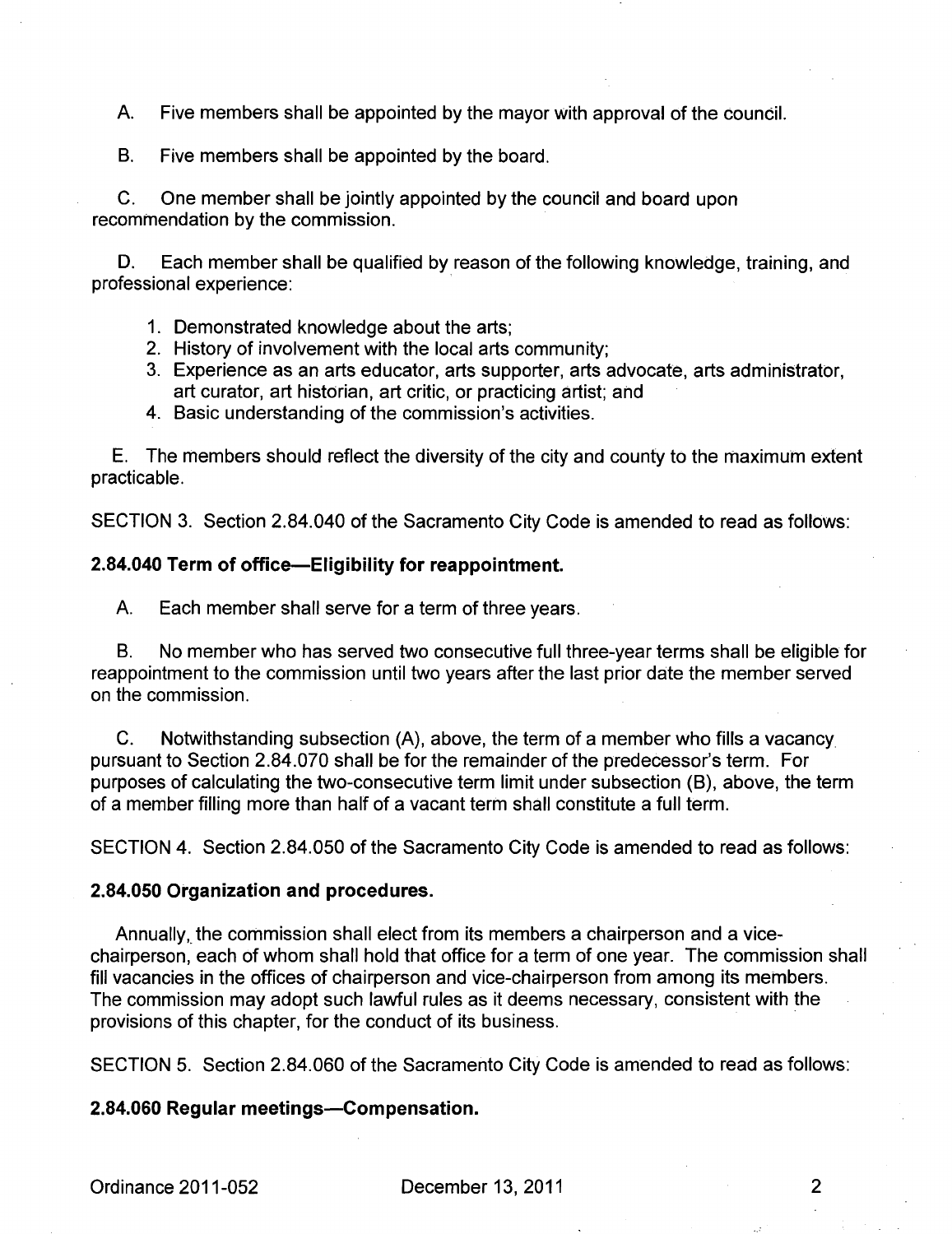The commission shall establish a time and place for regular meetings to be held approximately monthly and not less than nine (9) times per year. The members shall not be compensated for attendance at commission or committee meetings.

SECTION 6. Section 2.84.070 of the Sacramento City Code is amended to read as follows:

# **2.84.070 Vacancies—Absences from meetings.**

A. The mayor, with approval of the council, shall fill any vacancy occurring among the members who the mayor appoints. The board shall fill any vacancy occurring among the members who it appoints. The commission shall make a recommendation to the council and board for filling a vacancy occurring in the position of the jointly appointed member.

B. The position of any member who fails to attend three or more regular meetings in one year without the approval of the majority of the members of the commission shall automatically become vacant.

SECTION 7. Section 2.84.080 of the Sacramento City Code is amended to read as follows:

# **2.84.080 Powers and duties.**

The powers and duties of the commission shall be as follows:

A. To foster and develop support for the arts;

B. To advise the council and the board on all matters concerning the arts, including pending legislation;

C. To advise the council and the board on the allocation of funds in support of the arts, to establish firm and equitable standards for such allocations, and to evaluate those allocations annually;

D. To develop an awareness in the business community, in local government, and in the general public of the value of the arts and culture to Sacramento;

E. Except for works of art given to or purchased by museums, to review and make recommendations upon all works of art to be acquired by the city or county either by purchase or gift;

F. To review and make recommendations upon the program development and budget, master planning site development and building design of any local government public building project during the preliminary stages.

G. To work with city and county departments, community organizations, businesses, schools, and colleges to develop arts possibilities;

H. To advise the city and county of, and to seek, state, federal, and private funds in support of the arts;

3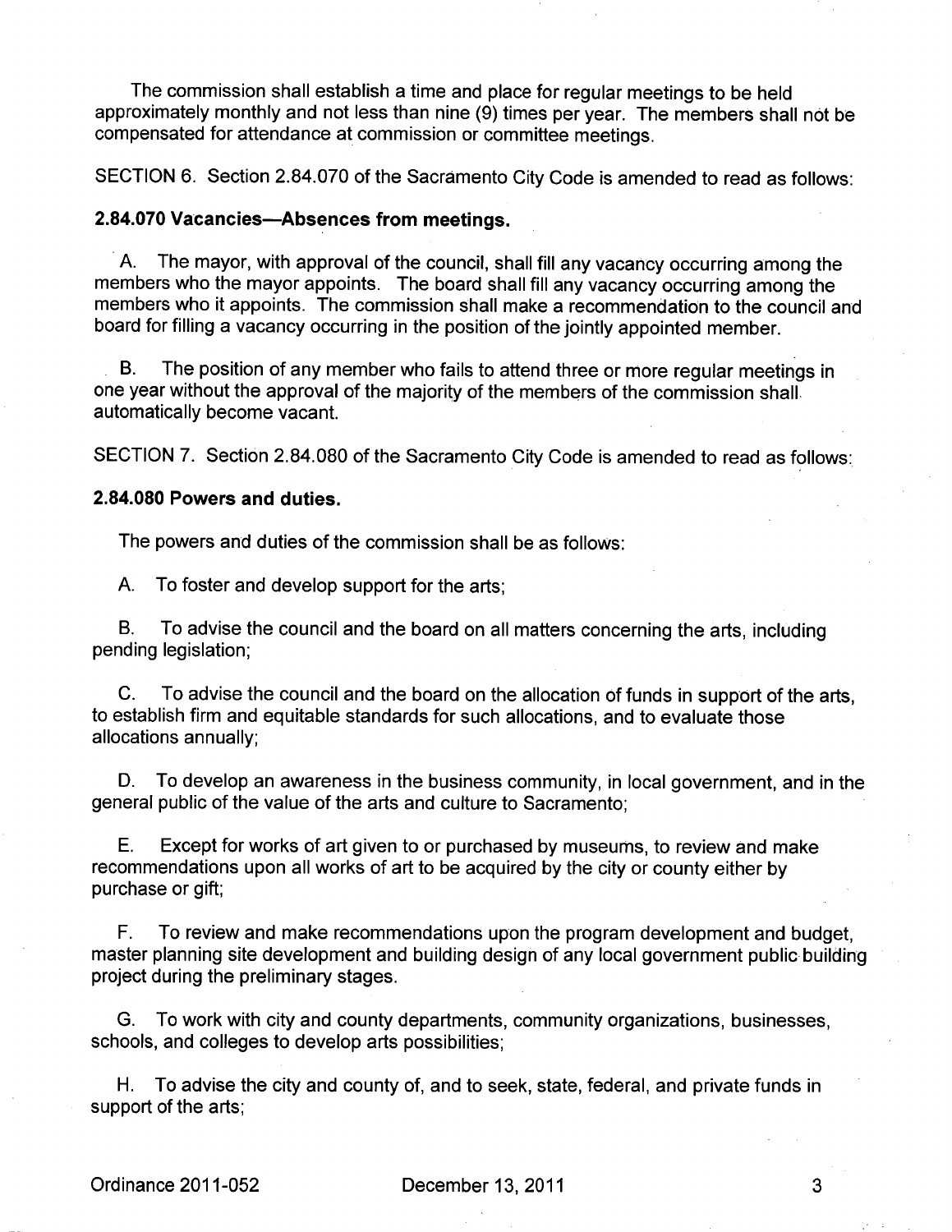I. To act as a liaison between the city and county, local artists and cultural groups, and the community at large;

J To research the needs of artists and the community, and then develop, and regularly update and evaluate progress against a long term plan for the growth of the arts in Sacramento;

K. To explore the future of the aesthetic quality of life in the community, with vision and imagination, and to report and recommend periodically to the council and board;

L. To recommend to the council and board policies, programs, and services to further the purposes of the commission;

M. To advise and assist the city and county in other activities as may be referred to it by the council or board.

SECTION 8. Section 2.84.090 of the Sacramento City Code is amended to read as follows:

#### **2.84.090 Joint participation—Funding.**

A. County and city shall, within the limits of available funding, jointly share the cost of maintaining and financing the activities of the commission and the division.

B. The city and county shall specify in their annual budgets, or through subsequent appropriations during the fiscal year, the amount of money to be expended for the activities of the commission and the division.

C. The city as fiscal agent shall provide the initial and ongoing financial outlay for administrative costs and expenditures. Upon receipt of itemized invoice for approved administrative costs and other expenditures, the county shall reimburse the city.

D. The city as fiscal agent shall provide the county with an annual accounting of all income from private, local, state and federal sources, as well as profits earned from any source.

E. If the commission goes out of existence, the city and county shall divide equally any unspent funds that the commission has received from any source whatsoever.

# SECTION 9.

This ordinance shall become operative only if a similar ordinance changing the Sacramento Metropolitan Arts Commission is enacted by the Sacramento County Board of Supervisors, and in that case the operative date shall be thirty days after enactment by the City Council or the date on which the County ordinance takes effect, whichever occurs later.